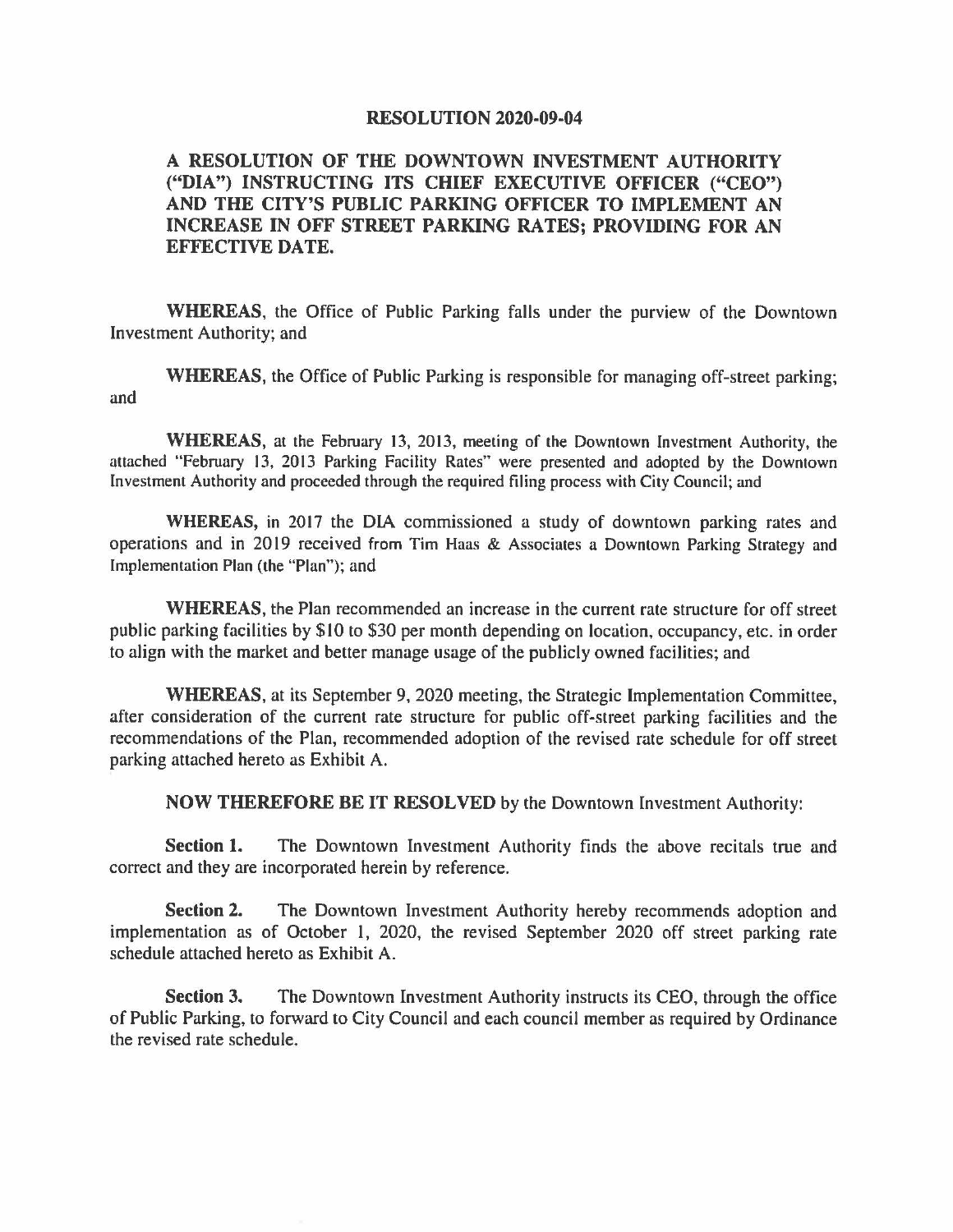**Section 4.** The Effective Date of this Resolution is the date upon execution of this Resolution by the Chair of the DIA Board.

WITNESS: DOWNTOWN INVESTMENT AUTHORITY

hutto Ron Moody, Chairman

 $9/16/2020$  $\overline{D}$ 

VOTE: In Favor:  $\frac{\mathcal{S}}{\mathcal{S}}$  Opposed:  $\frac{\mathcal{O}}{\mathcal{S}}$  Abstained:  $\frac{\mathcal{O}}{\mathcal{S}}$